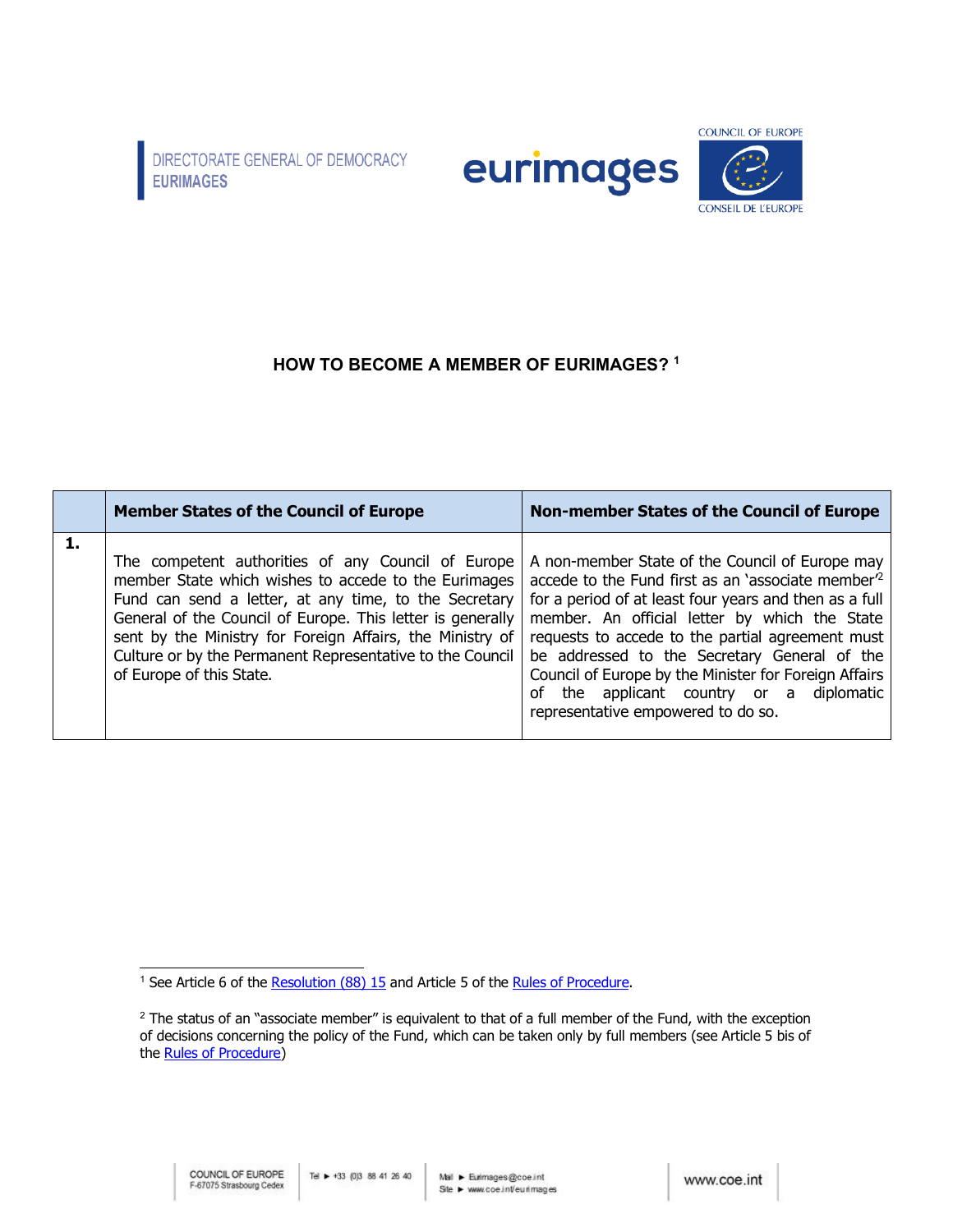## Page **2** of **5**

|    | Member states and non-member States of the Council of Europe                                                                                                                                                                                                                                                                                                                                                                      |                                                                                                                                                                                                                                                                                                                                                                                                                                                                                                                                                              |  |
|----|-----------------------------------------------------------------------------------------------------------------------------------------------------------------------------------------------------------------------------------------------------------------------------------------------------------------------------------------------------------------------------------------------------------------------------------|--------------------------------------------------------------------------------------------------------------------------------------------------------------------------------------------------------------------------------------------------------------------------------------------------------------------------------------------------------------------------------------------------------------------------------------------------------------------------------------------------------------------------------------------------------------|--|
| 2. | The Secretary General forwards this letter to the Executive Director of Eurimages who informs the Board of<br>Management of the Fund.                                                                                                                                                                                                                                                                                             |                                                                                                                                                                                                                                                                                                                                                                                                                                                                                                                                                              |  |
| 3. | The President of Eurimages contacts the authorities of the applicant country and requests that they<br>prepare a report (in English and in French) describing the cinematographic situation in the country. The<br>report is then submitted to the Eurimages Board of Management for examination. This report shall<br>describe the existing legal, structural and material systems, i.e.:                                        |                                                                                                                                                                                                                                                                                                                                                                                                                                                                                                                                                              |  |
|    |                                                                                                                                                                                                                                                                                                                                                                                                                                   | $\checkmark$ the legislation to protect copyright and intellectual property and regulate the audiovisual sector in line<br>with the spirit of the Council of Europe Convention on Transfrontier Television (ETS No. 132, 171),<br>the European Convention on Copyright Law and Neighbouring Rights in the Framework of<br>Transfrontier Broadcasting by Satellite (ETS No. 153), the European Convention on Cinematographic<br>Co-production (ETS No. 147) and the Council of Europe Convention on Cinematographic Co-Production<br>(revised) (ETS No. 220); |  |
|    |                                                                                                                                                                                                                                                                                                                                                                                                                                   | $\checkmark$ the situation of arts and culture with regard to international trade negotiations and the most-favoured<br>nation clause (WTO);                                                                                                                                                                                                                                                                                                                                                                                                                 |  |
|    |                                                                                                                                                                                                                                                                                                                                                                                                                                   | $\checkmark$ the status, legal means, financial resources and functioning of the national authority with responsibility<br>for film;                                                                                                                                                                                                                                                                                                                                                                                                                         |  |
|    |                                                                                                                                                                                                                                                                                                                                                                                                                                   | $\checkmark$ the scope and functioning of national support systems for production, the number of films produced,<br>their average budget, and the total amount of investment in production;                                                                                                                                                                                                                                                                                                                                                                  |  |
|    | $\checkmark$                                                                                                                                                                                                                                                                                                                                                                                                                      | studio and technical production resources, the distribution and exhibition network and methods used<br>to collect statistical information on the film industry.                                                                                                                                                                                                                                                                                                                                                                                              |  |
| 4. | For practical reasons relating to the calculation of the member states' contributions, the applicant country must<br>supply statistical data on cinematographic production (national productions, majority and minority co-<br>productions) for the ten years preceding the year of its accession. To that end, the applicant country should have<br>an independent technical infrastructure for collecting cinematographic data. |                                                                                                                                                                                                                                                                                                                                                                                                                                                                                                                                                              |  |
| 5. | Upon receipt of the report on the cinematographic situation, the President of Eurimages will acknowledge<br>receipt of it, inform the authorities of the date of its examination by the Board of Management.                                                                                                                                                                                                                      |                                                                                                                                                                                                                                                                                                                                                                                                                                                                                                                                                              |  |
| 6. | After examination of the report by the Board of Management, the President sends a letter to the authorities<br>reporting on the discussions held and inviting a delegation to attend the next meeting of the Board of<br>Management.                                                                                                                                                                                              |                                                                                                                                                                                                                                                                                                                                                                                                                                                                                                                                                              |  |
| 7. | The President confirms the precise date of the invitation by letter addressed to the authorities of the applicant<br>country.                                                                                                                                                                                                                                                                                                     |                                                                                                                                                                                                                                                                                                                                                                                                                                                                                                                                                              |  |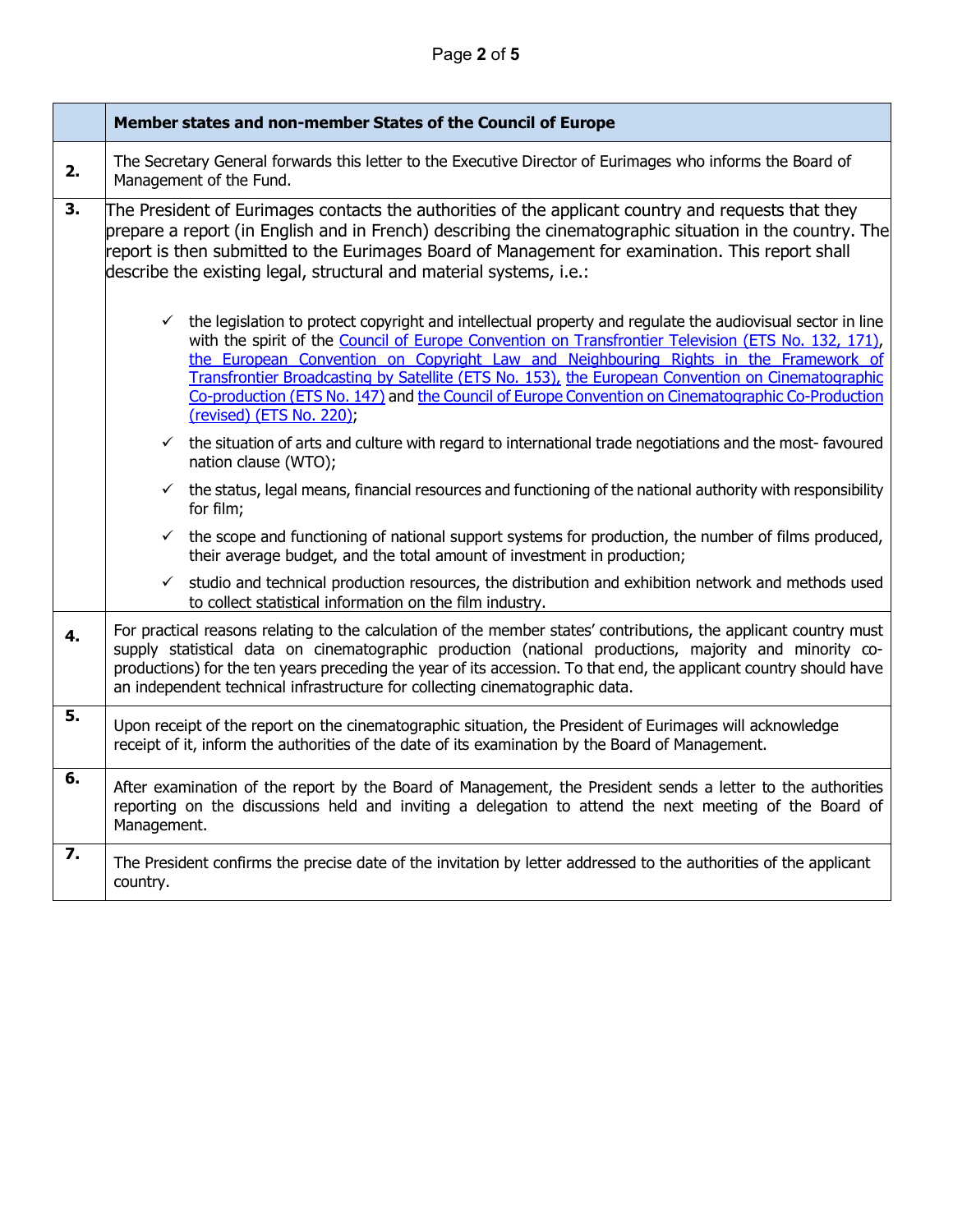|     | <b>Member States of the Council of Europe</b>                                                                                                                                                                                                                                                                                                                                                                                                                                                                                                                                                                                                                                                       | <b>Non-member States of the Council of Europe</b>                                                                                                                                                                                                                                                                                                                                                                                                                                                                                                                                                                                                                         |
|-----|-----------------------------------------------------------------------------------------------------------------------------------------------------------------------------------------------------------------------------------------------------------------------------------------------------------------------------------------------------------------------------------------------------------------------------------------------------------------------------------------------------------------------------------------------------------------------------------------------------------------------------------------------------------------------------------------------------|---------------------------------------------------------------------------------------------------------------------------------------------------------------------------------------------------------------------------------------------------------------------------------------------------------------------------------------------------------------------------------------------------------------------------------------------------------------------------------------------------------------------------------------------------------------------------------------------------------------------------------------------------------------------------|
| 8.  | Following an interview between the delegation of the<br>applicant country and the Board of Management, the<br>President of Eurimages sends                                                                                                                                                                                                                                                                                                                                                                                                                                                                                                                                                          | Following an interview between the delegation of<br>applicant country and<br>the<br>Board<br>the<br>of<br>Management, the President of Eurimages sends                                                                                                                                                                                                                                                                                                                                                                                                                                                                                                                    |
|     | a letter to the authorities of the applicant country<br>of<br>Management's<br>confirming<br>the<br>Board<br>recommendation. If the Board of Management's<br>opinion is favourable, the President will invite the<br>authorities of the applicant country to notify by<br>letter to the Secretary General the decision to<br>accede to the Eurimages Fund, with acceptance of<br>the financial consequences and the appointment<br>of a representative to the Eurimages Board of<br>Management <sup>3</sup><br>Accession to the partial agreement will take effect<br>on the date of receipt of the declaration by the<br>Secretary General, unless another date is specified<br>in the declaration. | a letter to the Secretary General informing<br>✓<br>him/her of the opinion of the Board of<br>Management;<br>a letter to the authorities of the applicant<br>✓<br>country informing them of the Board of<br>Management's recommendation, subject<br>to the approval of the Committee of<br>Ministers.                                                                                                                                                                                                                                                                                                                                                                     |
| 9.  | The Secretary General will address a letter to the applicant<br>country to acknowledge receipt of the accession<br>notification.                                                                                                                                                                                                                                                                                                                                                                                                                                                                                                                                                                    | The Committee of Ministers, in its composition<br>limited to the member States of the Fund, examines<br>the request for accession of the applicant country.                                                                                                                                                                                                                                                                                                                                                                                                                                                                                                               |
| 10. |                                                                                                                                                                                                                                                                                                                                                                                                                                                                                                                                                                                                                                                                                                     | Once the decision is taken by the Committee of<br>Ministers, the Secretary General of the Council of<br>Europe immediately informs the authorities of the<br>applicant country. If the decision of the Committee<br>of Ministers is favourable, the authorities of the<br>applicant country will be invited to notify by letter<br>to the Secretary General the decision to accede to<br>the Eurimages Fund, with acceptance of the<br>financial consequences and the appointment of a<br>representative to the Eurimages Board of<br>Management. <sup>3</sup><br>Accession to the partial agreement will take effect<br>on the date of receipt of the declaration by the |
|     |                                                                                                                                                                                                                                                                                                                                                                                                                                                                                                                                                                                                                                                                                                     | Secretary General, unless another date is specified<br>in the declaration.                                                                                                                                                                                                                                                                                                                                                                                                                                                                                                                                                                                                |
| 11. |                                                                                                                                                                                                                                                                                                                                                                                                                                                                                                                                                                                                                                                                                                     | The Secretary General will address a letter to the<br>applicant country to acknowledge receipt of the<br>accession notification.                                                                                                                                                                                                                                                                                                                                                                                                                                                                                                                                          |

<span id="page-2-0"></span><sup>&</sup>lt;sup>3</sup> See appendix for description of the role of the Eurimages representative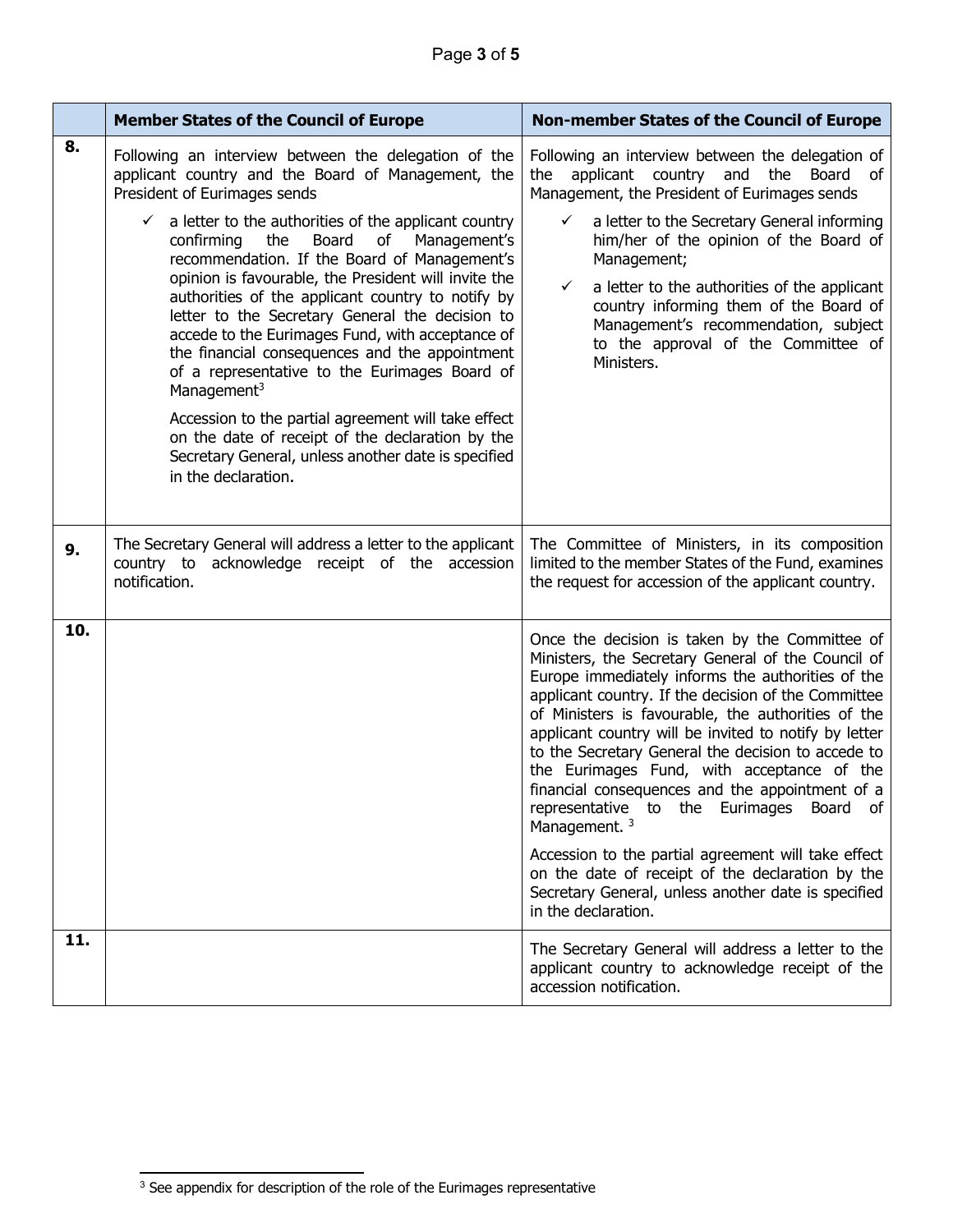## **Appendix: extract from [Rules of Procedure](https://rm.coe.int/2021-rulesprocedure-en-2788-3534-6178-v-1/1680a1100d) - Article 1 Membership**

## **Article 1 - Membership**

1. The "members" of the Board of Management (hereinafter called "the Board") shall be representatives of the governments of member states of the Support Fund for the coproduction and distribution of cinematographic and audiovisual works (hereinafter called "the Fund").

The role of representatives is twofold:

- a) He/She represents the interests of his/her own country in the definition of the policy of the Fund.
- b) He/She contributes his/her expertise in the cinema field in the decision- making process.

Representatives must:

- 1. Be able to devote sufficient time to prepare thoroughly the meetings of the Fund
- 2. Be constantly in contact with the film professionals of his/her country
- 3. Possess a good knowledge of film business practices
- 4. Possess a good knowledge of film dramaturgy (appreciation of the script and key artistic elements)
- 5. Possess a good knowledge of English and (preferably) French.
- 2. Any appointment of a member of the Board must be communicated by means of an official letter from the competent national authorities. This letter should be addressed to the Executive Director of the Fund via the national Permanent Representation to the Council of Europe. Each delegation must be composed at least by two National Representatives who can alternatively participate in the Co-production Working Group (see page 10, Article I.5 of Appendix I). Any member of the Board may be replaced by a person whose name, position and function have previously been notified to the Executive Director of the Fund. The provisions laid down in Articles 1.4 and 1.5 shall also apply to anyone replacing a representative or substitute member. The names and professional contact details of the national representatives are published on the website of Eurimages and can also be published in other Eurimages publications.

The competent national authorities shall keep in mind the equal opportunities policy pursued by the Council of Europe which aims to achieve parity in the number of men and women in its Executive Committees.

3. Any member of the Board may be accompanied by advisers or experts who, at the member's request and with the consent of the President of the Board, may speak at the meeting.